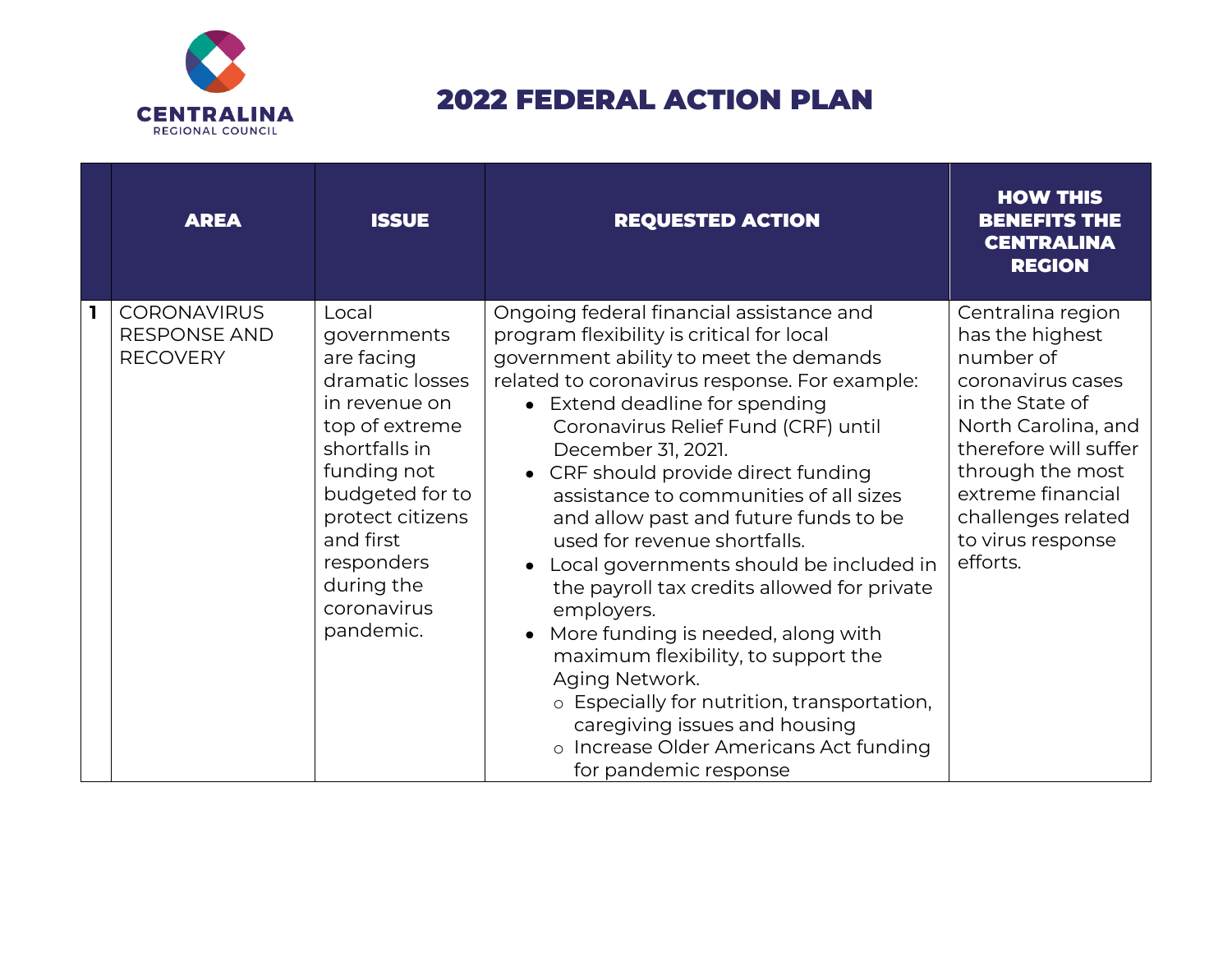| $\overline{\mathbf{2}}$ | <b>APPROPRIATIONS</b><br>- COMPETITIVE<br><b>GRANTS</b><br><b>ELIGIBILITY</b>     | Regional<br>counts/<br>councils of<br>governments<br>(COGs) are not<br>always explicitly<br>eligible for<br>competitive<br>grants and<br>direct funding<br>from federal<br>agencies                                                                          | Amend definitions of local governments to<br>include regional councils / COGs. Submit<br>request for appropriations report language to<br>the following Appropriations Subcommittees:<br>Agriculture and Rural Development<br>Commerce, Justice, Science<br><b>Energy and Water</b><br>$\bullet$<br>Interior, Environment, and Related<br>Agencies<br>Labor, Health and Human Services<br>Transportation, Housing and Urban<br>Development                                                                                                                                                                                                                                                                                                                                                                      | Centralina can<br>apply for and<br>administer grants<br>benefiting the<br>region and<br>member<br>governments                                                                                                                                                                          |
|-------------------------|-----------------------------------------------------------------------------------|--------------------------------------------------------------------------------------------------------------------------------------------------------------------------------------------------------------------------------------------------------------|-----------------------------------------------------------------------------------------------------------------------------------------------------------------------------------------------------------------------------------------------------------------------------------------------------------------------------------------------------------------------------------------------------------------------------------------------------------------------------------------------------------------------------------------------------------------------------------------------------------------------------------------------------------------------------------------------------------------------------------------------------------------------------------------------------------------|----------------------------------------------------------------------------------------------------------------------------------------------------------------------------------------------------------------------------------------------------------------------------------------|
| $\overline{\mathbf{3}}$ | <b>APPROPRIATIONS</b><br>- FY22 FUNDING<br><b>AGENCIES AND</b><br><b>PROGRAMS</b> | Retain current<br>funding levels<br>for certain<br>federal agency<br>programs that<br>regional<br>councils of<br>governments<br>and member<br>communities<br>rely on for<br>crucial<br>planning,<br>implementation<br>and service<br>delivery<br>activities. | Work to protect the following agencies and<br>programs and at least maintain funding levels<br>in FY22 budget:<br>Aging Programs funded by Older<br>Americans Act (HHS)<br>o Senior Community Service<br>Employment Program as authorized<br>by the Older Americans Act<br>Workforce Innovation and Opportunity<br>Act (WIOA) Funds (DOL, ED, HHS)<br>o Apprenticeship programs to help<br>cover costs for on the job training<br>Economic Development Administration<br>(Commerce)<br><b>BUILD Transportation Grants (DOT)</b><br>Clean Cities alternative fuel deployment<br>program (DOE) and the Diesel Emission<br>Reduction Grants Program (EPA)<br>Rural Development Programs (USDA)<br><b>Community Development Block Grants</b><br>(HUD)<br>HOME Program (HUD) Housing Choice<br>Voucher Program (HUD) | Adequate funding<br>for key programs<br>and services<br>directly supports:<br>-Centralina Area<br>Agencies on Aging<br>-Centralina<br>Workforce<br><b>Investment Board</b><br>-Centralina<br>Economic<br>Development<br><b>District</b><br>-Centralina Clean<br><b>Fuels Coalition</b> |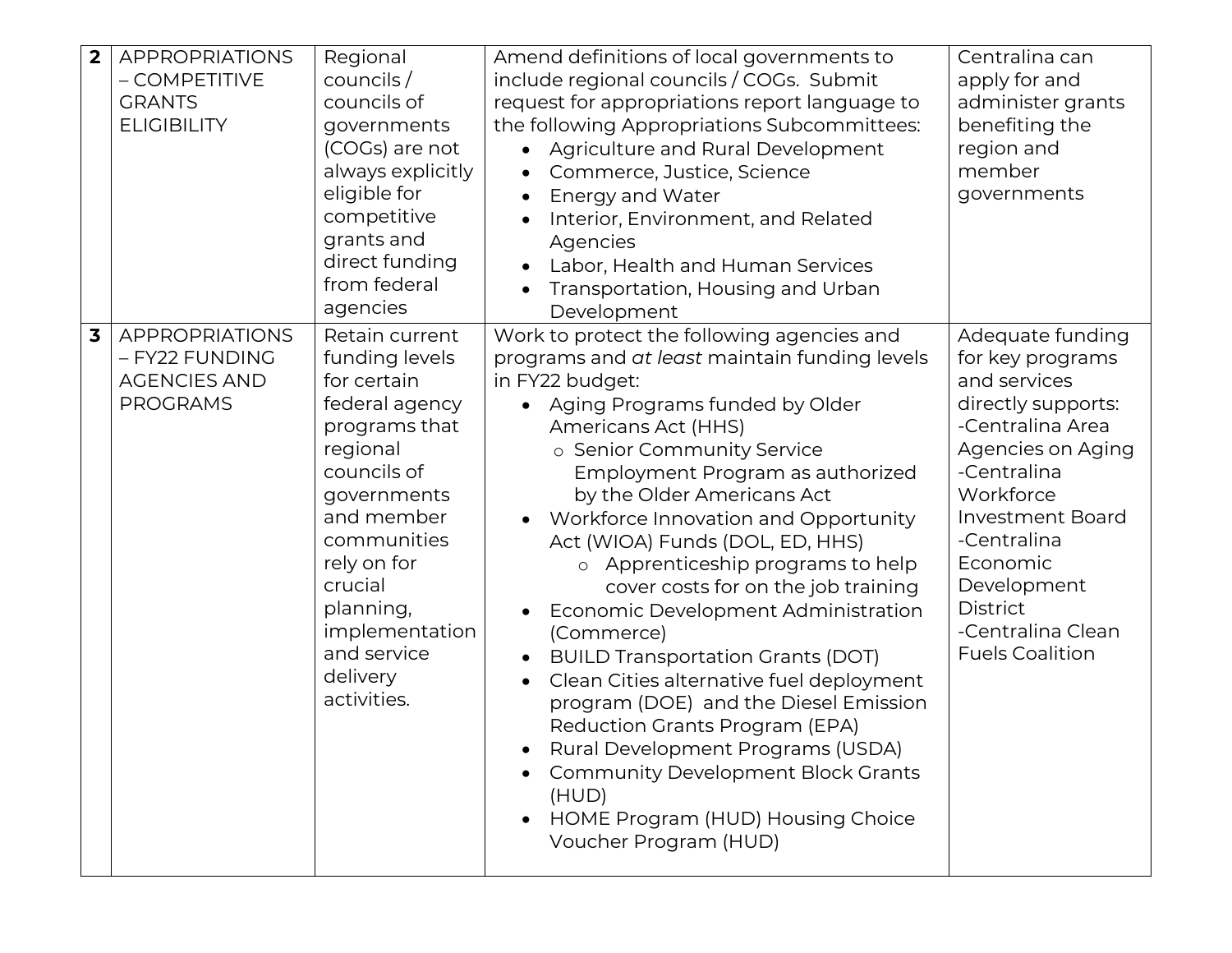| 4 | <b>FEDERAL SURFACE</b> | Reauthorization              | The vision and values of local residents are best | Safe, efficient and |
|---|------------------------|------------------------------|---------------------------------------------------|---------------------|
|   | <b>TRANSPORTATION</b>  | will provide                 | represented and advanced by shifting decision     | multi-modal         |
|   | <b>REAUTHORIZATION</b> | resources for                | making to local communities and empowering        | transportation is   |
|   |                        | planning and                 | local and regional planning for guiding           | essential to the    |
|   |                        | investment in                | investments and engaging citizens. Regional       | Centralina region's |
|   |                        | new and                      | planning is at the heart of the federal           | continued           |
|   |                        | existing surface             | transportation planning process. Productive       | economic            |
|   |                        | transportation               | federal policy would build on these regional      | competitiveness     |
|   |                        | network so that              | institutions and support good planning.           | and attractiveness  |
|   |                        | it is safe and               | Reauthorization should:                           | for investment.     |
|   |                        | efficient.                   |                                                   | With over 50% of    |
|   |                        |                              | Increase the overall funding levels of            | the workforce       |
|   |                        | Regional<br>councils play an | federal transportation programs,                  |                     |
|   |                        |                              | including support urban and rural transit         | commuting to        |
|   |                        | important                    | projects that are greatly needed in               | another county for  |
|   |                        | planning and                 | growing regions, like Centralina.                 | jobs, regional      |
|   |                        | coordinating                 | Increase funding for regional planning,           | coordination is     |
|   |                        | role in the                  | including support for the role regional           | essential.          |
|   |                        | overall                      | councils have in coordinating regional            |                     |
|   |                        | transportation               | transportation with housing, economic             |                     |
|   |                        | system.                      | development and growth.                           |                     |
|   |                        |                              | Recognize regional councils as the                |                     |
|   |                        |                              | entities best suited to plan for and              |                     |
|   |                        |                              | coordinate rural transportation needs.            |                     |
|   |                        |                              | Authorizes Regional Infrastructure                |                     |
|   |                        |                              | Improvement Zones (RIIZs), a federal tax          |                     |
|   |                        |                              | code change to allow businesses and               |                     |
|   |                        |                              | individuals to make tax deductible                |                     |
|   |                        |                              | contributions toward a regionally-                |                     |
|   |                        |                              | approved infrastructure project.                  |                     |
|   |                        |                              | Support the continued investment in               |                     |
|   |                        |                              | alternative fuels (lithium ion batteries,         |                     |
|   |                        |                              | ethanol, biodiesel, propane-powered, and          |                     |
|   |                        |                              | natural gas) as a nationwide economic             |                     |
|   |                        |                              | development and job creation                      |                     |
|   |                        |                              | opportunity.                                      |                     |
|   |                        |                              |                                                   |                     |